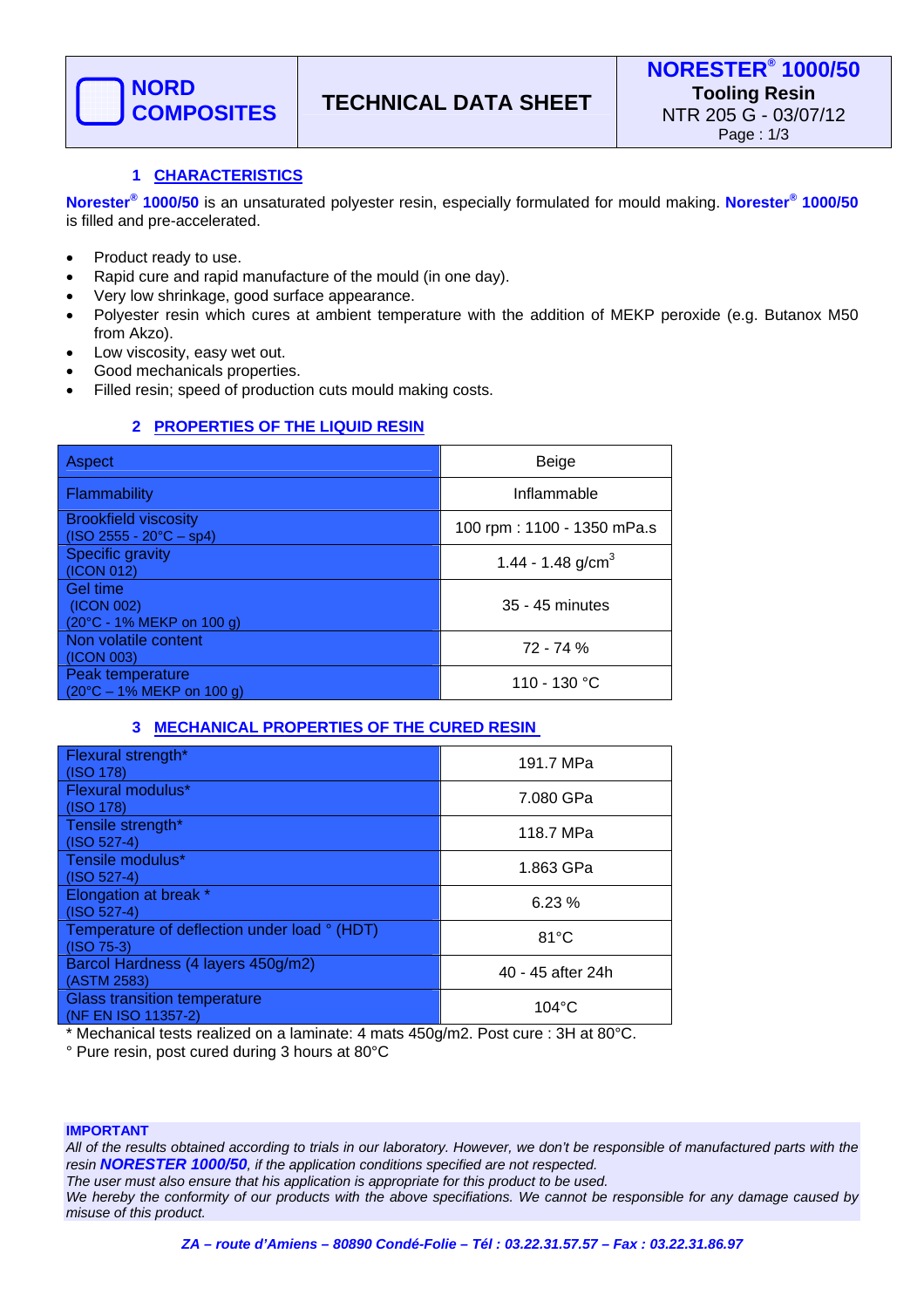

# **4 VERSIONS**

**Norester® 1000/50** is available in long gel time version (**LGT)** with a gel time of 50 - 60 minutes.

## **5 RECOMMENDATIONS BEFORE USE**

As the **NORESTER® 1000/50** resin is a filled product, the user must absolutely well mix the resin for each new application before using it to have a homogenous product.

### **6 PROCEDURE FOR MOULD PRODUCTION**

### **Application of the gel coat**

Apply 800μ of tooling vinyl ester **GC 206** / **GC 207** with several thin layers from 150μ to 200μ. The gel coat must be applied at a temperature between 18°C and 25°C and catalysed with Butanox M50 at a level between 1,5% and 2%.

### **Application of the barriercoat**

When the gel coat is well cured (for optimum conditions, wait at least 4 hours before starting lamination), laminate with vinyl ester resin **Norester® 842** as follows :

- 1 mat 100g/m2 and 2 mats 300/gm2 with a level of catalyst Butanox M50 between 1% and 2%, wet on wet. Before laminating, check that the temperature of the resin **Norester® 842** is between 18°C and 25°C.

### **Application of the tooling resin**

Before laminating, make sure that the temperature of the resin, of the mould and of the room is between 18°C and 25°C. Low temperature will affect the curing and properties of the resin, and high temperature will give a too short gel time.

Before use, mix the resin well to achieve a homogeneous product. We recommend to catalyst the **RM 1000/50** at 1% of MEKP.

Don't catalyze under 1% of MEKP to avoid undercutting of the laminate.

Don't catalyze over 1,5% of MEKP to avoid distortion of the laminate.

### **Hand lay up**

The following days, after the good curing of the laminate made with **Norester® 842**, put a thin layer of catalysed resin **RM 1000/50** with a brush.

Then apply 4 layers of 450 g/m² mat with **RM 1000/50**, consolidating each layer. It is important to laminate 4 layers of 450 g/m² mat, wet on wet in order to generate enough exotherm to activate the anti shrink resin components in the resin.

Wait about 1 hour – 1 hour 30 after the complete whitening of the first layer of 4 x 450 g/m<sup>2</sup> mat to start the second layer.

For the second layer, apply again 4 Mats 450 g/m<sup>2</sup> (40 tex) and wait about 1 hour  $-1$  hour 30 after the complete whitening to make the following layers.

Repeat the process 2 or 3 times until the required thickness is achieved.

Remove air voids with a roller between each layer.

### **Spray up**

Tests were made using equipment from **GLAS-CRAFT LPAIIS/SP 85 EC.** System pump = 11:1 Gun with Air Assist Containment.

Like in the hand lay-up, the following day, apply some catalysed resin on the polymerised **R 842** to wet the surface.

#### **IMPORTANT**

*All of the results obtained according to trials in our laboratory. However, we don't be responsible of manufactured parts with the resin NORESTER 1000/50, if the application conditions specified are not respected. The user must also ensure that his application is appropriate for this product to be used.* 

*We hereby the conformity of our products with the above specifiations. We cannot be responsible for any damage caused by misuse of this product.*